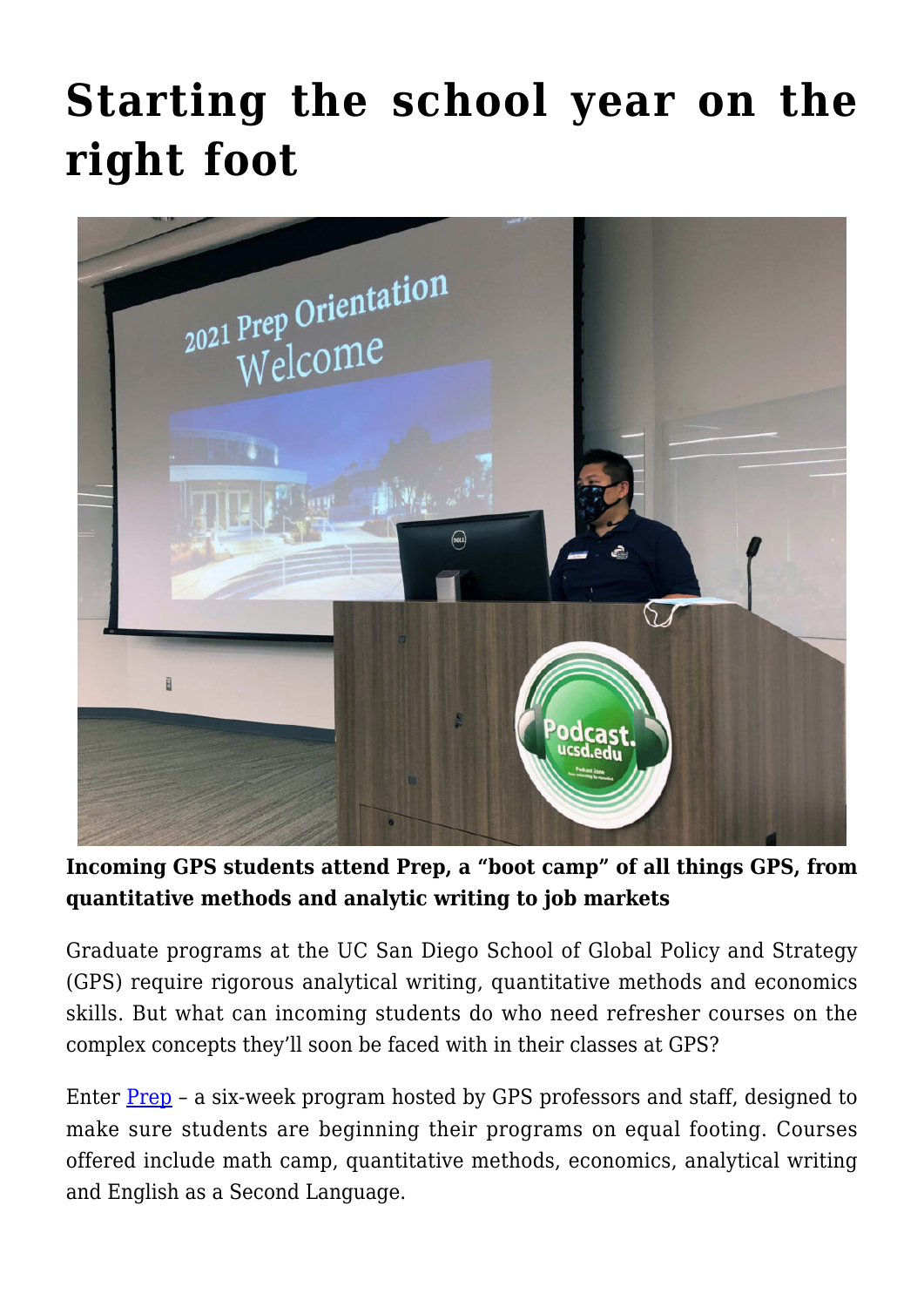As part of Prep, which began Aug. 2, students are also given a crash course on all things GPS, UC San Diego and the surrounding area: information about local groups or activities, restaurant recommendations, campus amenities and an introduction to GPS staff departments.

Nancy Gilson, director of GPS Student Affairs, stressed to students that the Student Affairs team is available to them for whatever issues that may arise, be they academic or personal.

"That sense of it being open-door is very important to us," Gilson said.

## **Prepping for the job market**

As part of Prep, students are also required to take six weeks of [Career Orientation](https://gps.ucsd.edu/students/admitted-students/prep-program.html#Career-Services-Orientation-Pro) [Program \(COP\)](https://gps.ucsd.edu/students/admitted-students/prep-program.html#Career-Services-Orientation-Pro) courses with the GPS Career Services team. The team brought 14 speakers to the sessions virtually – many that are GPS alumni – to discuss strategies for finding internships and job opportunities.

"COP is designed to help you start the process of thinking about your internship or your job before classes even start," said Stephanie Boomhower, director of Career Services.

Featured speaker Blake Ellison, a 2011 GPS graduate, shared a number of tips he said he wished he had learned before starting his career. Ellison, a data analytics manager at PlayStation, shared strategies for students to develop plans for their short- and long-term career trajectories.

"I came in with a dream to get into the video game industry, or, failing that, the tech industry," Ellison said. "Hopefully you have, if not as strong of a dream, at least a rough idea of what you want to do. That's really important."

Once students have the "rough beginnings" of what they want their careers to look like, he encouraged them to peruse job listings and find positions that interest them.

"Bear in mind these should be entry level things you can get in a couple of years' time," Ellison said.

He recommended that students compare those job listings, finding the skills each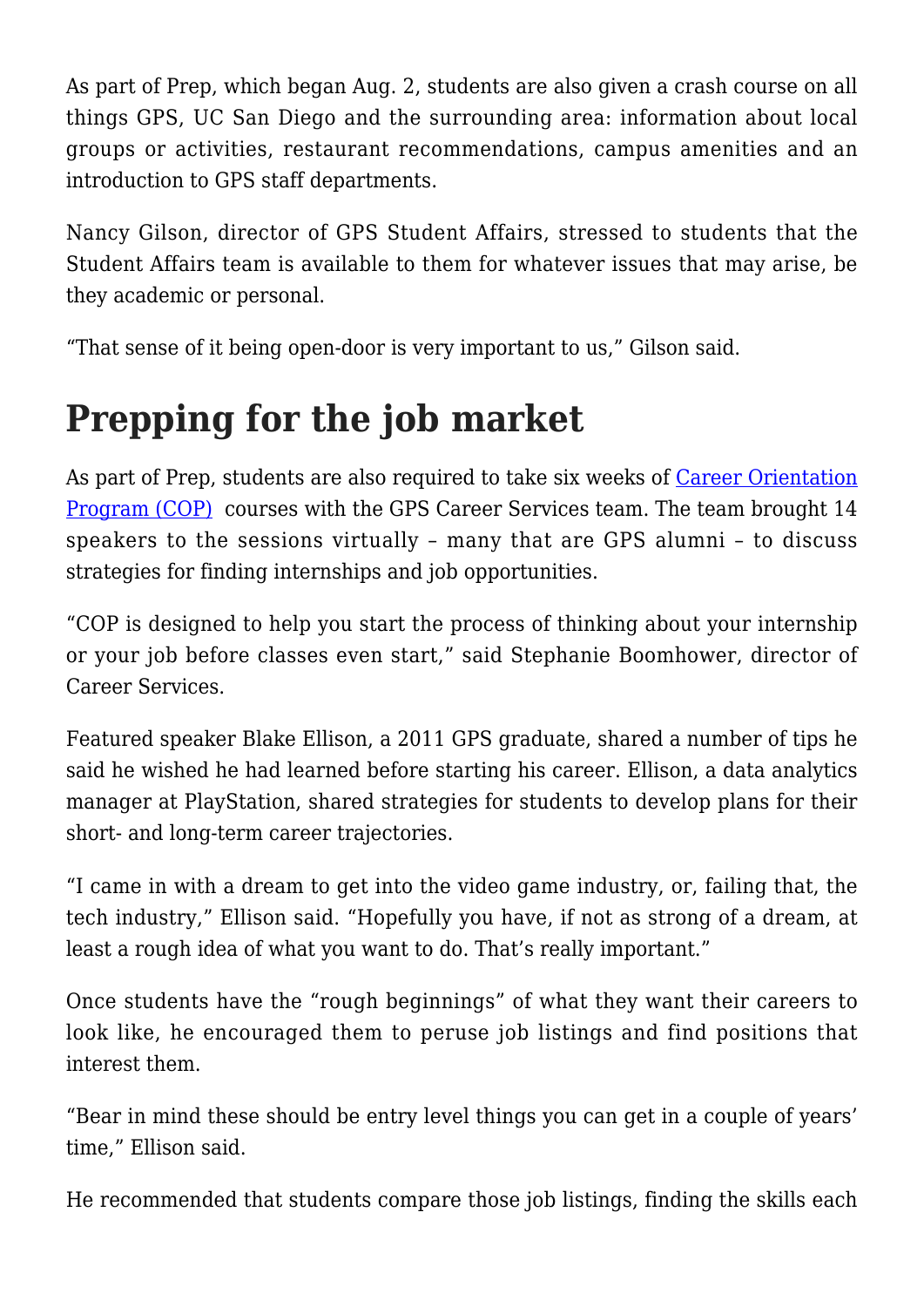listing has in common and set those as things they should learn while at GPS, either in or outside of class. Ellison also stressed the importance of relying on the alumni network for advice.

Some COP sessions focused on internships, which many students seek between the first and second years of their master's degree programs. But not all internships are created the same.

Jessica Wilson, a GPS career coach, reminded students, "What you'd really like to do and get is substantive, hands-on experience."

Wilson stressed the importance of working on skills-based, technical projects, as opposed to rote administrative work, as well as using the internship as an opportunity to grow your network.

"You want to do good work, but you want to meet people because in developing your network, they're going to look out for you," Wilson said.

### **Q&A with a Prep teaching assistant**



Jorge Mata Ochoa, Prep teaching assistant

Second-year student Jorge Mata Ochoa, one of the inaugural [GPS Equity,](https://gpsnews.ucsd.edu/building-a-more-inclusive-space/) [Diversity and Inclusion \(EDI\) Fellows,](https://gpsnews.ucsd.edu/building-a-more-inclusive-space/) sat down with GPS News to talk about his journey to becoming a teaching assistant in the analytical writing course for Prep.